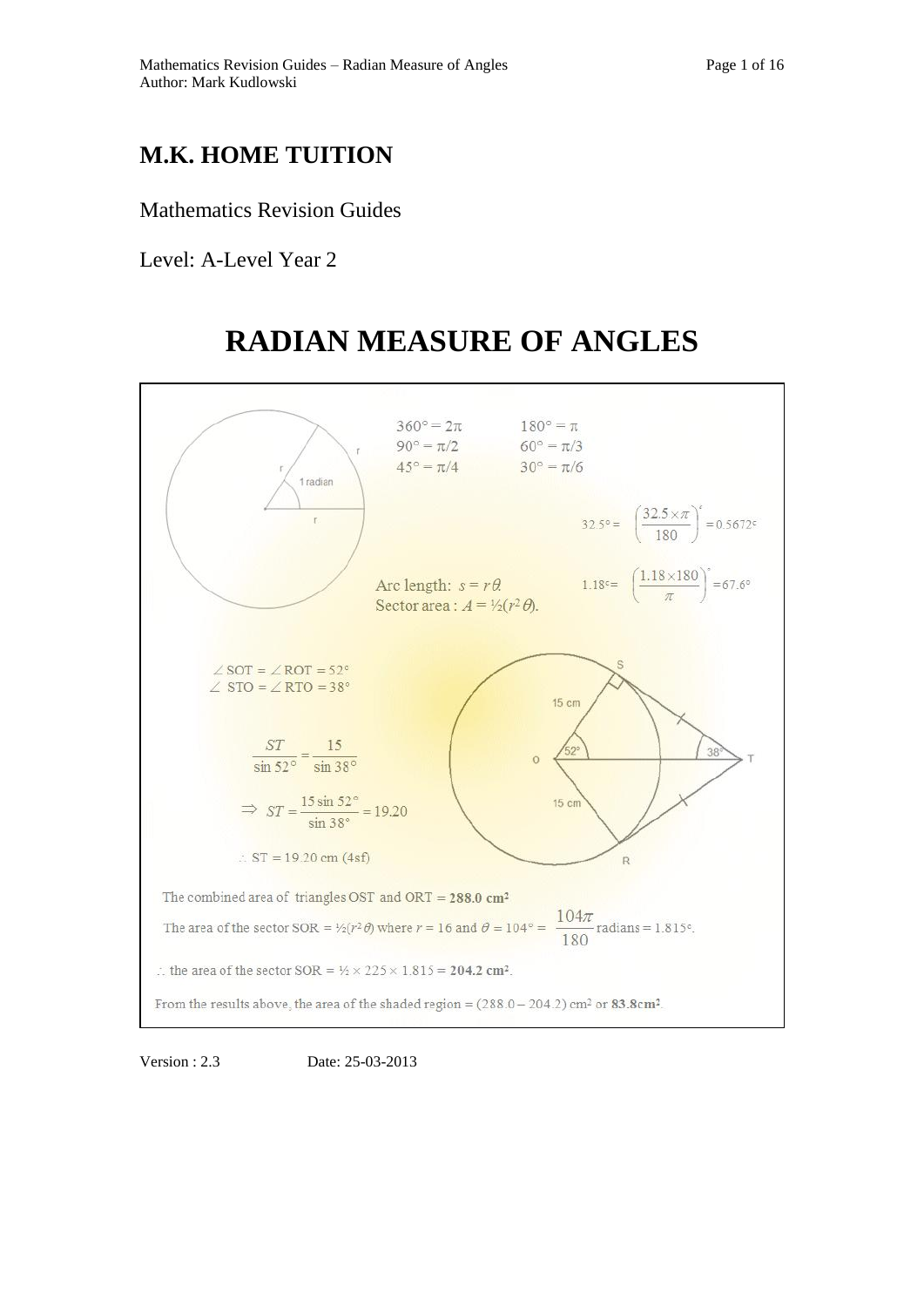# **Radian measure.**

Although angles are usually measured in degrees, sometimes it is more convenient to use what is known as **radian** measure, especially in calculus.

A radian is the angle subtended by the arc of a circle, where the arc's length is equal to the circle's radius.



Because the formula for the circumference is  $C = 2\pi r$ , it follows that 360° is equal to  $2\pi$  radians. 1 radian, abbreviated to 1 rad or  $1^{\circ}$ , is therefore  $(180/\pi)^{\circ}$ , or about 57.3°. The radian symbol is not normally written when the angle is given in terms of  $\pi$ .

# **Familiar angles in radian measure:**

| $360^{\circ} = 2\pi$ | $180^{\circ} = \pi$  |
|----------------------|----------------------|
| $90^{\circ} = \pi/2$ | $60^{\circ} = \pi/3$ |
| $45^{\circ} = \pi/4$ | $30^{\circ} = \pi/6$ |

To convert degrees into radians, multiply by  $\pi$  and divide by 180.

To convert radians into degrees, multiply by 180 and divide by  $\pi$ .

# **Arc length and sector area.**

When an angle  $\theta$  is given in radians (see figure on upper right), the sector area and arc length are given by the following formulae:

The length of the arc is  $s = r\theta$ . The area of the sector is  $A = \frac{1}{2}(r^2 \theta)$ .

**Example (1):** Convert 32.5° to radians, and 1.18 radians to degrees.

$$
32.5^{\circ} = \left(\frac{32.5 \times \pi}{180}\right)^{c} = 0.5672^{c} \text{ to 4 decimal places.}
$$
  

$$
1.18^{c} = \left(\frac{1.18 \times 180}{\pi}\right)^{c} = 67.6^{\circ} \text{ to 1 decimal place.}
$$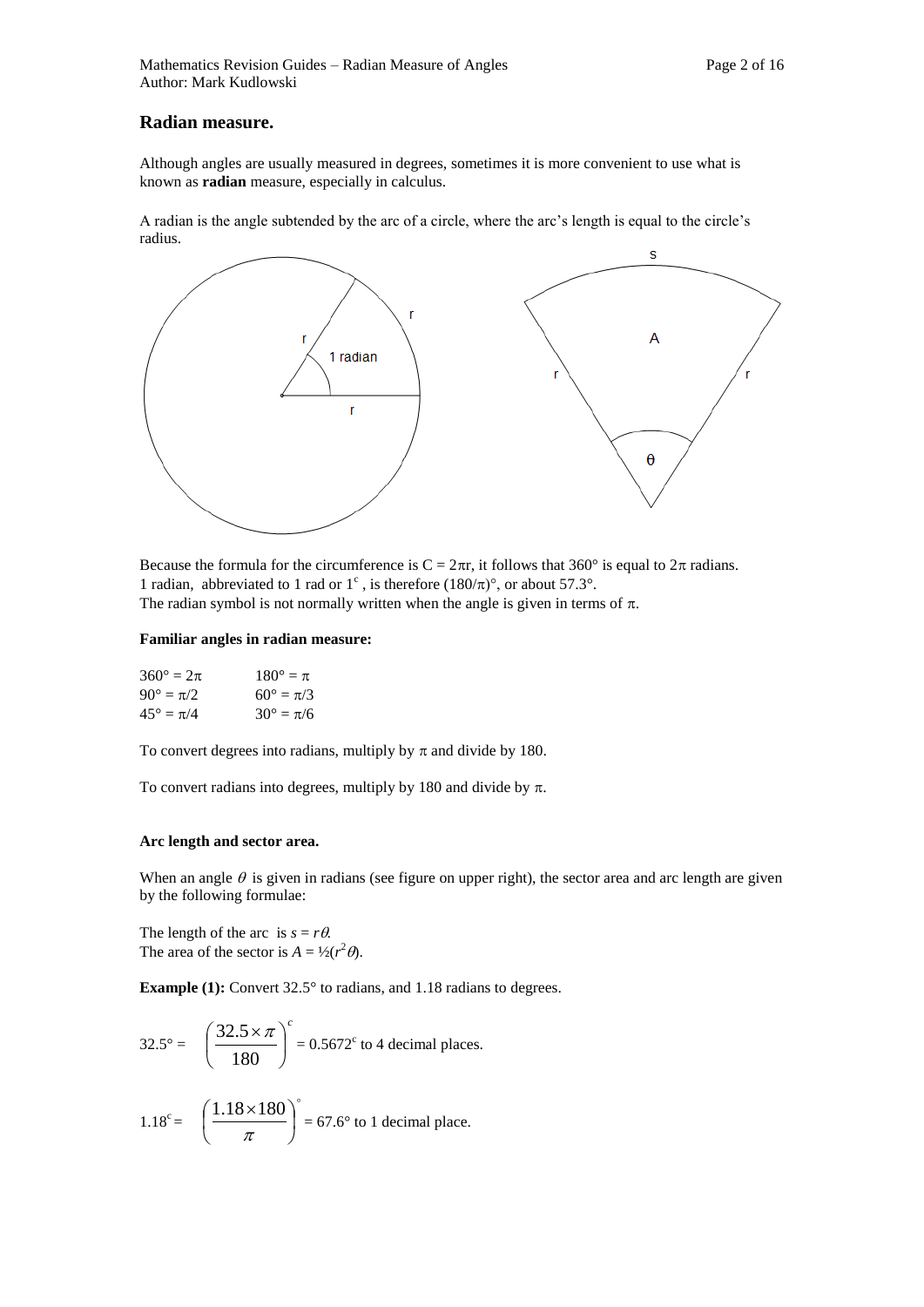In a) we must first convert 28° to radians, giving  $\theta = 0.4887$ °. Given that  $r = 12$  cm, the arc length of the sector is therefore  $12 \times 0.4887$  cm, or 5.86 cm to 2 decimal places. The area, *A* is  $\frac{1}{2}(r^2\theta)$  or  $72 \times 0.4887$  cm<sup>2</sup>, or 35.19 cm<sup>2</sup> to 2 decimal places.

In (b) we use the fact that  $\theta = 45^{\circ} = \frac{\pi}{4}$ . With the radius *r* equal to 16 cm, the arc length of the sector is  $4\pi$  cm. The area is  $\frac{1}{2}(r^2\theta)$  or  $128 \times \frac{\pi}{4}$  cm<sup>2</sup>, or  $32\pi$  cm<sup>2</sup>.

# **Example (3):**

The figure on the right shows a sector of a circle of radius  $r = 6$  cm and an angle of  $\theta$  radians. The sector has an area of 44 cm<sup>2</sup>.

Find the value of  $\theta$  and hence the perimeter of the sector.

We are given the area as  $A = \frac{1}{2}(r^2 \theta)$ , but here it is  $\theta$ that is missing, so we rearrange the formula as

$$
r^2 \theta = 2A
$$
 and finally as  $\theta = \frac{2A}{r^2}$ .

Hence 
$$
\theta = \frac{88}{36} = 2.444^{\circ}
$$
.



The perimeter of the sector can therefore be obtained by finding the arc length, here r $\theta$  or 14.67 cm, and adding twice the radius, or 12 cm, to the result.

 $\therefore$  the perimeter of the sector is 26.67 cm.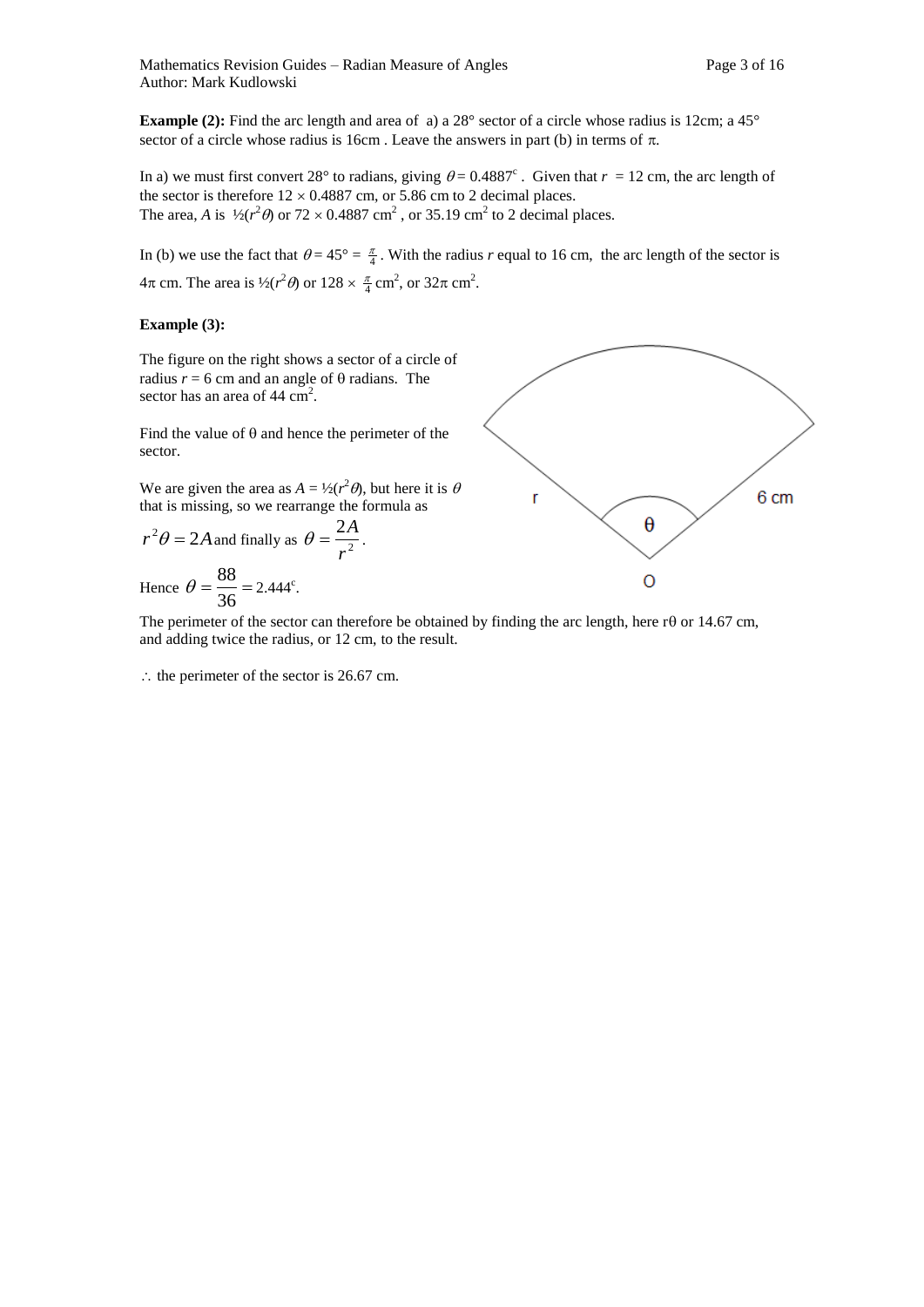Other questions of this type might require knowledge of geometry and trigonometric identities.

#### **Example (4):**

i) Show that the area of a segment subtended by an angle  $\theta$  can be given as  $\frac{1}{2}r^2(\theta - \sin \theta)$ .

Use the triangle area formula  $= \frac{1}{2ab} \sin C$ , where *a* and *b* are two sides and C is the included angle.

ii) Using the results from Example (3), find the area and perimeter of the shaded segment in the diagram on the right.



i) The area of the general segment is most easily obtained by subtracting the area of the unshaded

triangle from that of the sector.

The formula for the area of a triangle can be adapted here as  $A = \frac{1}{2}r^2 \sin \theta$ .

Therefore, area of segment = area of sector – area of subtended triangle =  $\frac{1}{2}r^2 \theta - \frac{1}{2}r^2 \sin \theta$ . Factorising, we have the area of the segment =  $\frac{1}{2}r^2$  ( $\theta$  – sin  $\theta$ ).

ii) Substituting  $r = 6$  cm and  $\theta = 2.444^{\circ}$ , the area of the segment is 18(2.444 - sin 2.444<sup>c</sup>) or 32.44cm<sup>2</sup>.

Alternately, we could have obtained the area of the triangle as  $\frac{1}{2}(36 \sin 2.444^{\circ}) = 11.56 \text{ cm}^2$ , and then subtracted that from the area of the sector in the last example, i.e.  $44 \text{ cm}^2$ , to obtain the same result.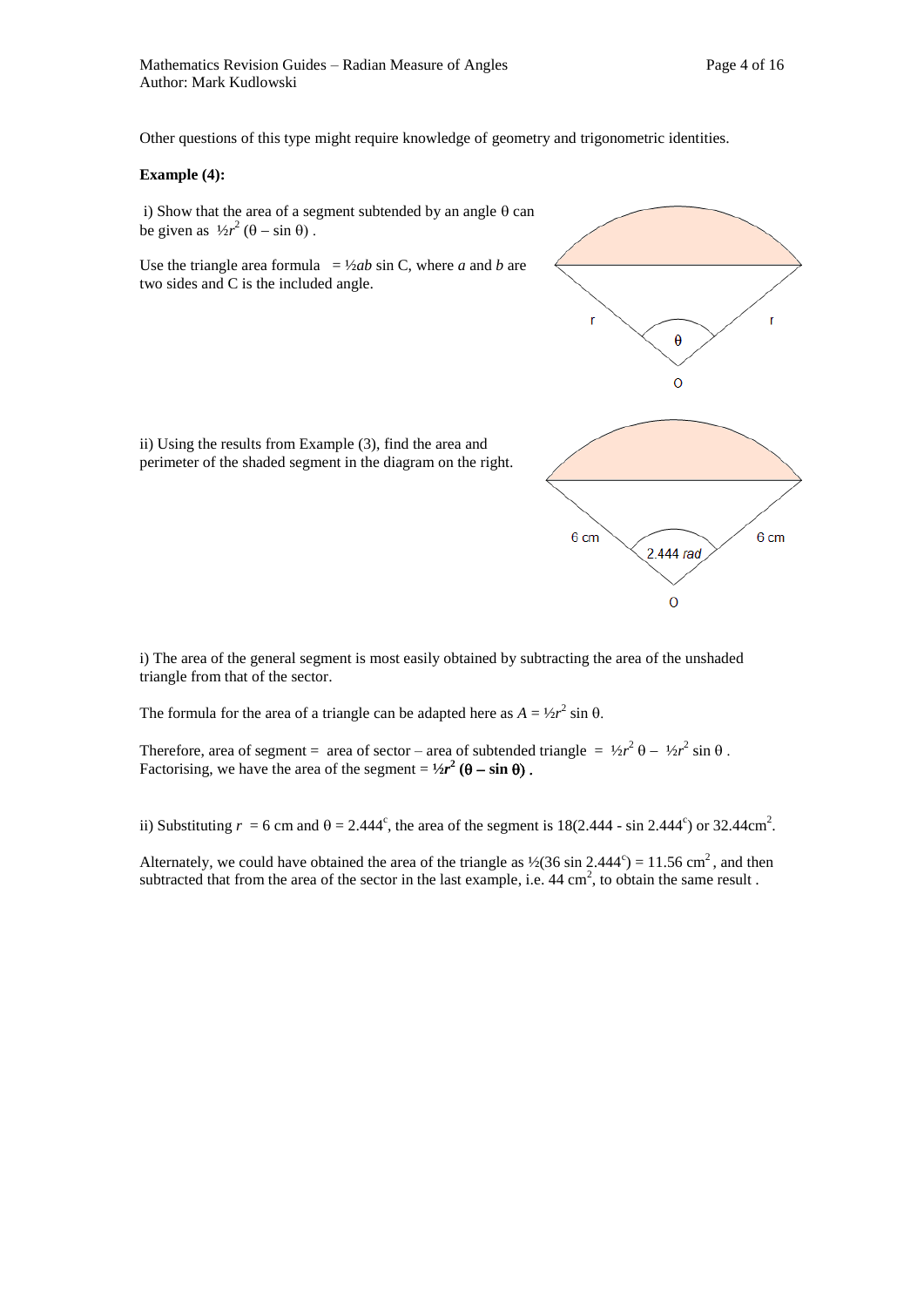Mathematics Revision Guides – Radian Measure of Angles Page 5 of 16 Author: Mark Kudlowski

Finding the perimeter of the segment is a little more tricky – we need to find the chord length AB.

The centre of the circle is at O and the radius is *r*.

The perpendicular bisector OX of the chord AB is also the bisector of the subtended angle, and so we can apply Pythagoras to the triangle AOX to find the half-chord AX.

 $AX = r \sin \frac{1}{2}(\theta)$ , and so the length of the chord AB is twice that, or  $2r \sin \frac{1}{2}(\theta)$ .

We have already worked out  $\theta = 2.444^{\circ}$  and the arc

The perimeter of the segment is therefore  $(14.67 + 11.27)$ 

The particular chord therefore has a length of







Another way of finding the length of the chord AB would be to use the cosine formula:  $c^2 = a^2 + b^2 - 2ab\cos C$ :

Remember *a* and *b* are both radii and so can be replaced by *r*,

so  $r = 6$  and  $C = 2.444^c$ :

length,  $r\theta$ , = 14.67 cm.

12 sin 1.222° or 11.27 cm.

cm or 25.9 cm to 3 s.f.

$$
c^{2} = 2r^{2} - 2r^{2} \cos C
$$
  
\n
$$
\Rightarrow c^{2} = 2r^{2} (1 - \cos C).
$$
  
\n
$$
\Rightarrow c^{2} = 72(1 - \cos 2.444c^{c}) = 127.2 \Rightarrow c = 11.27 \text{ cm}.
$$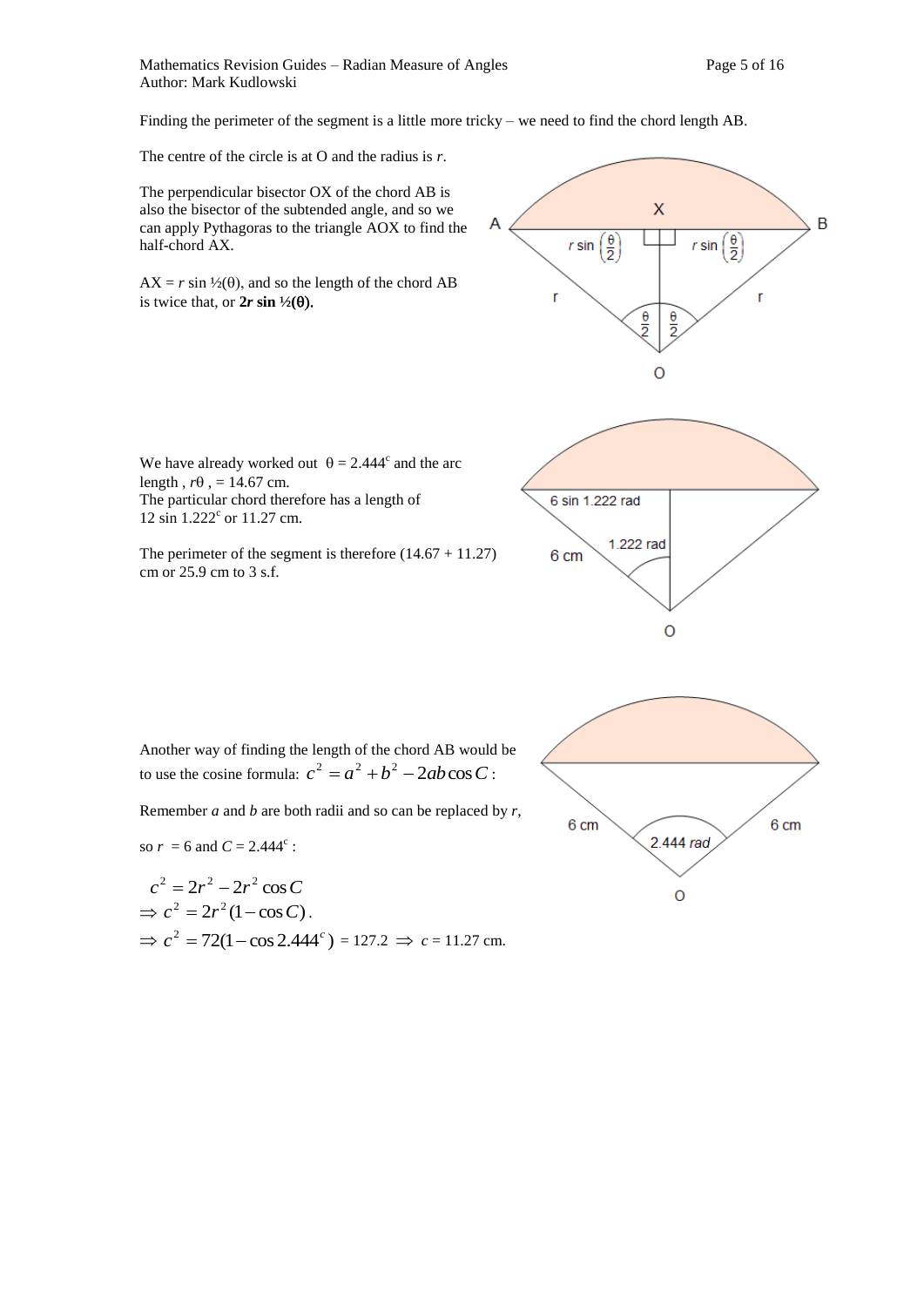Mathematics Revision Guides – Radian Measure of Angles Page 6 of 16 Author: Mark Kudlowski

**Example (5):** The lines ST and RT are tangents to the circle of radius 15 cm centred on O. Angle SOR is 104°.

Find the area of the shaded region .



Recalling the properties of tangents of a circle, we see that the lengths ST and RT are equal, and that the angles ORT and OST are right angles.

Because OR and OS are both radii, they are also equal, so triangles OST and ORT are congruent.

 $\therefore$   $\angle$  SOT =  $\angle$  ROT = 52° and  $\angle$  STO =  $\angle$  RTO = 38°

The length ST can be found by the sine rule:

$$
\frac{ST}{\sin 52^\circ} = \frac{15}{\sin 38^\circ}
$$
  
\n
$$
\Rightarrow ST = \frac{15 \sin 52^\circ}{\sin 38^\circ} = 19.20
$$

 $\therefore$  ST = 19.20 cm (4sf)



To find the area of the shaded region in the first diagram, we must first take the combined area of the two triangles OST and ORT, and then subtract the area of the sector SOR from the result.

The combined area of the two triangles OST and ORT =  $2 \times \frac{1}{2}$  (base  $\times$  height) = **288.0** cm<sup>2</sup>.

The area of the sector SOR =  $\frac{1}{2}(r^2 \theta)$  where  $r = 16$  and  $\theta = 104^\circ = \frac{1647}{180}$  $\frac{104\pi}{100}$  radians = 1.815°.

: the area of the sector  $SOR = \frac{1}{2} \times 225 \times 1.815 = 204.2$  cm<sup>2</sup>.

From the results above, the area of the shaded region =  $(288.0 - 204.2)$  cm<sup>2</sup> or **83.8cm<sup>2</sup>**.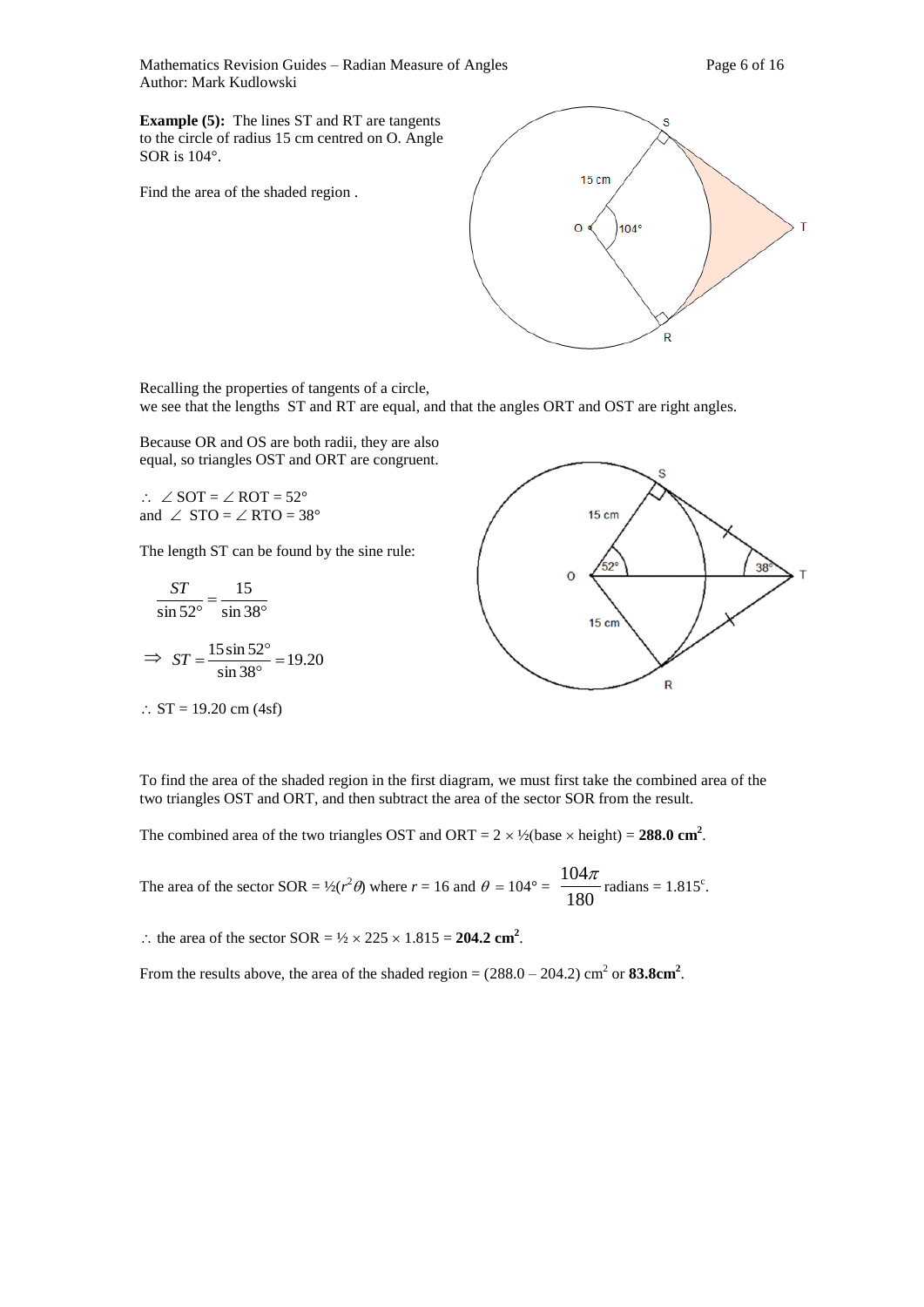**Ratios of special angles in radian measure.** 



$$
\sin (\pi/6) = \cos (\pi/3) = \frac{1}{2}
$$
  
\n
$$
\sin (\pi/3) = \cos (\pi/6) = \frac{\sqrt{3}}{2}
$$
  
\n
$$
\tan (\pi/6) = \frac{1}{\sqrt{3}} = \frac{\sqrt{3}}{3}
$$
  
\n
$$
\tan (\pi/3) = \sqrt{3}
$$

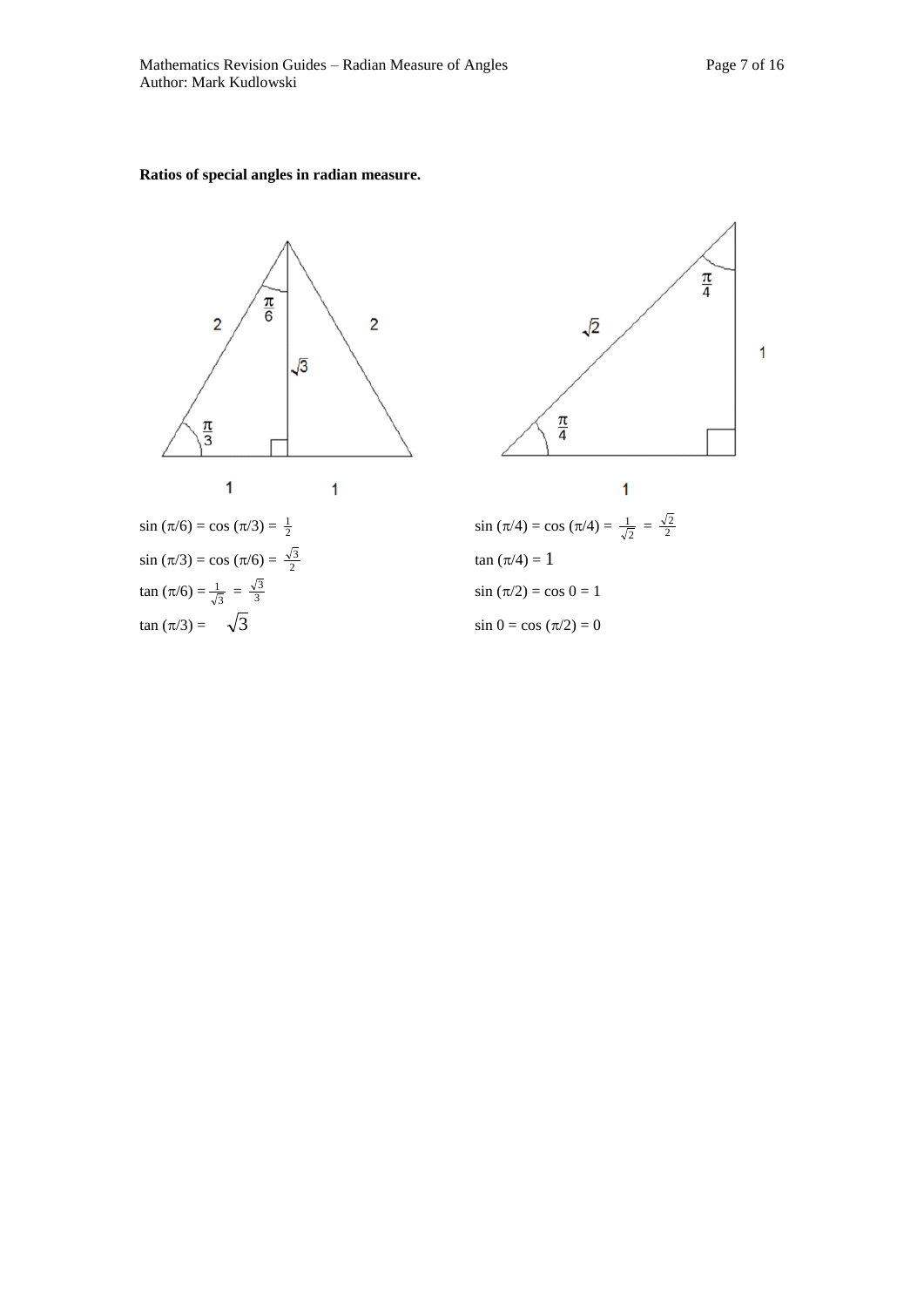# **Quadrant rules in radian measure.**



The working range here is  $0 \le \theta < 2\pi$ .

## **First quadrant: angle between 0 and**  $\pi/2$ **.**

For any angle  $\theta$  in the first quadrant, its trig ratios are all positive.

#### **Second quadrant: angle between**  $\pi/2$  **and**  $\pi$ **.**

For any angle  $\theta$  in the second quadrant, we have the trig ratios of the angle  $(\pi - \theta)$  related as follows:  $\sin (\pi - \theta) = \sin \theta$ ;  $\cos (\pi - \theta) = -\cos \theta$ ;  $\tan (\pi - \theta) = -\tan \theta$ .

#### Third quadrant: angle between  $\pi$  and  $3\pi/2$ .

For any angle  $\theta$  in the third quadrant, we have the trig ratios of the angle  $(\pi + \theta)$  related as follows:  $\sin (\pi + \theta) = -\sin \theta$ ;  $\cos (\pi + \theta) = -\cos \theta$ ;  $\tan (\pi + \theta) = \tan \theta$ .

# **Fourth quadrant: angle between**  $3\pi/2$  **and**  $2\pi$ **.**

For any angle  $\theta$  in the third quadrant, we have the trig ratios of the angle  $(2\pi - \theta)$  related as follows:  $\sin (2\pi - \theta) = -\sin \theta^{\circ}$ ;  $\cos (2\pi - \theta) = \cos \theta$ ;  $\tan (2\pi - \theta) = -\tan \theta$ .

The following ratios hold at the boundaries of the quadrants:

 $\sin 0 = 0$ ;  $\cos 0 = 1$ ;  $\tan 0 = 0$ 

 $sin (\pi/2) = 1$ ; cos ( $\pi/2$ ) = 0; tan ( $\pi/2$ ) is undefined

 $sin (\pi) = 0$ ; cos  $(\pi) = -1$ ; tan  $(\pi) = 0$ 

 $\sin (3\pi/2) = -1$ ;  $\cos (3\pi/2) = 0$ ;  $\tan (3\pi/2)$  is undefined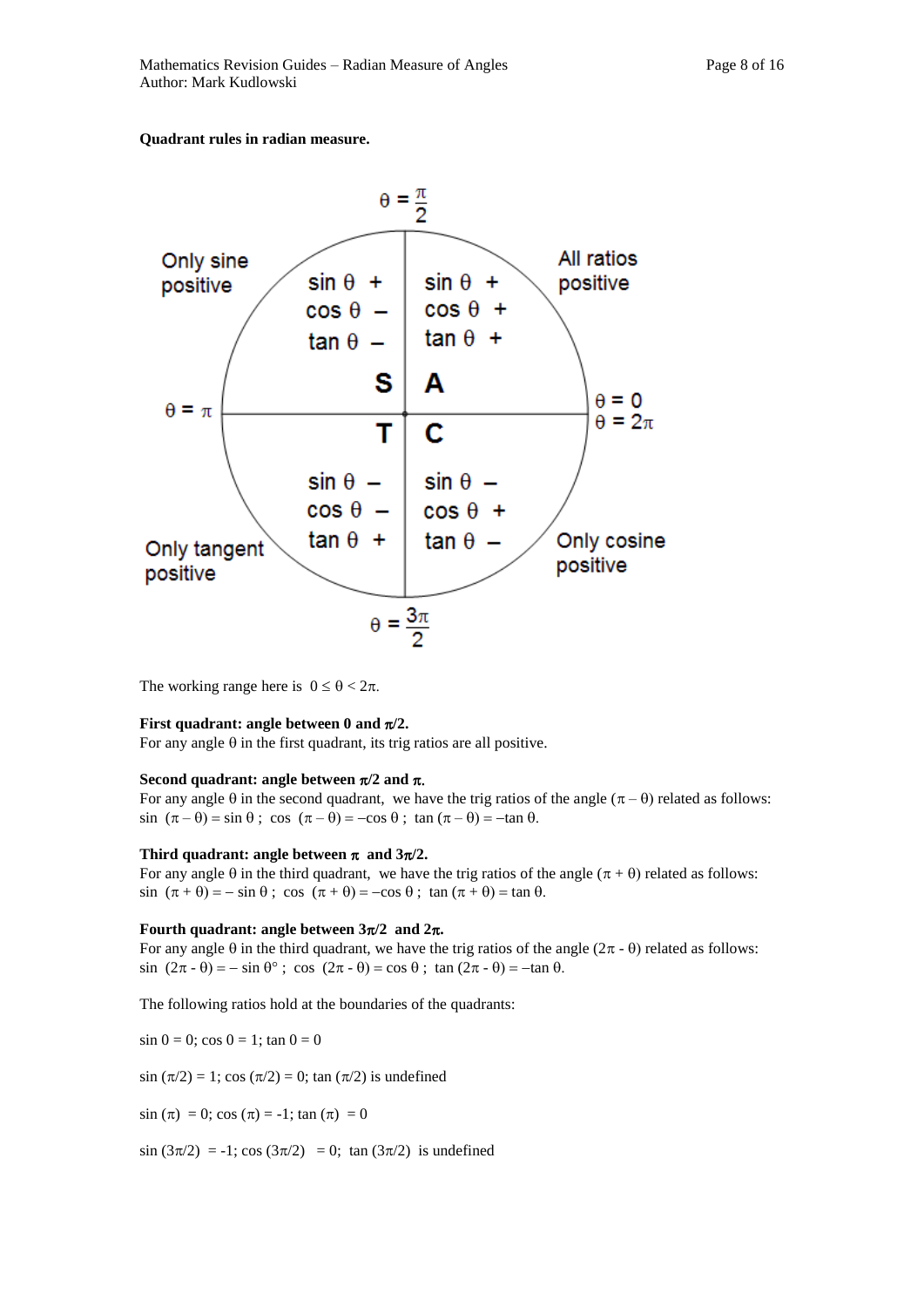

Here is the alternative CAST diagram for the angle range  $-\pi \le \theta < \pi$ .

**First quadrant: angle between 0 and**  $\pi/2$ **.** 

For any angle  $\theta$  in the first quadrant, its trig ratios are all positive.

#### **Second quadrant: angle between**  $\pi/2$  **and**  $\pi$ **.**

For any angle  $\theta$  in the second quadrant, we have the trig ratios of the angle  $(\pi - \theta)$  related as follows:  $\sin (\pi - \theta) = \sin \theta$ ;  $\cos (\pi - \theta) = -\cos \theta$ ;  $\tan (\pi - \theta) = -\tan \theta$ .

# Third quadrant: angle between  $-\pi$  and  $-\pi/2$ .

For any angle  $\theta$  in the third quadrant, we have the trig ratios of the angle  $(-\pi - \theta)$  related as follows:  $\sin$   $(-\pi - \theta) = -\sin \theta$ ;  $\cos$   $(-\pi - \theta) = -\cos \theta$ ;  $\tan (-\pi - \theta) = \tan \theta$ .

#### Fourth quadrant: angle between  $-\pi/2$  and 0.

For any angle  $\theta$  in the fourth quadrant, we have the trig ratios of the angle  $(-\theta)$  related as follows:  $\sin$  (-  $\theta$ ) = -  $\sin \theta$ °; cos (-  $\theta$ ) = cos  $\theta$ ;  $\tan (-\theta)$  = -tan  $\theta$ .

The following ratios hold at the boundaries of the quadrants:

 $\sin 0 = 0$ ;  $\cos 0 = 1$ ;  $\tan 0 = 0$ 

 $sin (\pi/2) = 1$ ; cos  $(\pi/2) = 0$ ; tan  $(\pi/2)$  is undefined

 $\sin(-\pi) = 0$ ;  $\cos(-\pi) = -1$ ;  $\tan(-\pi) = 0$ 

 $\sin(-\pi/2) = -1$ ;  $\cos(-\pi/2) = 0$ ;  $\tan(-\pi/2)$  is undefined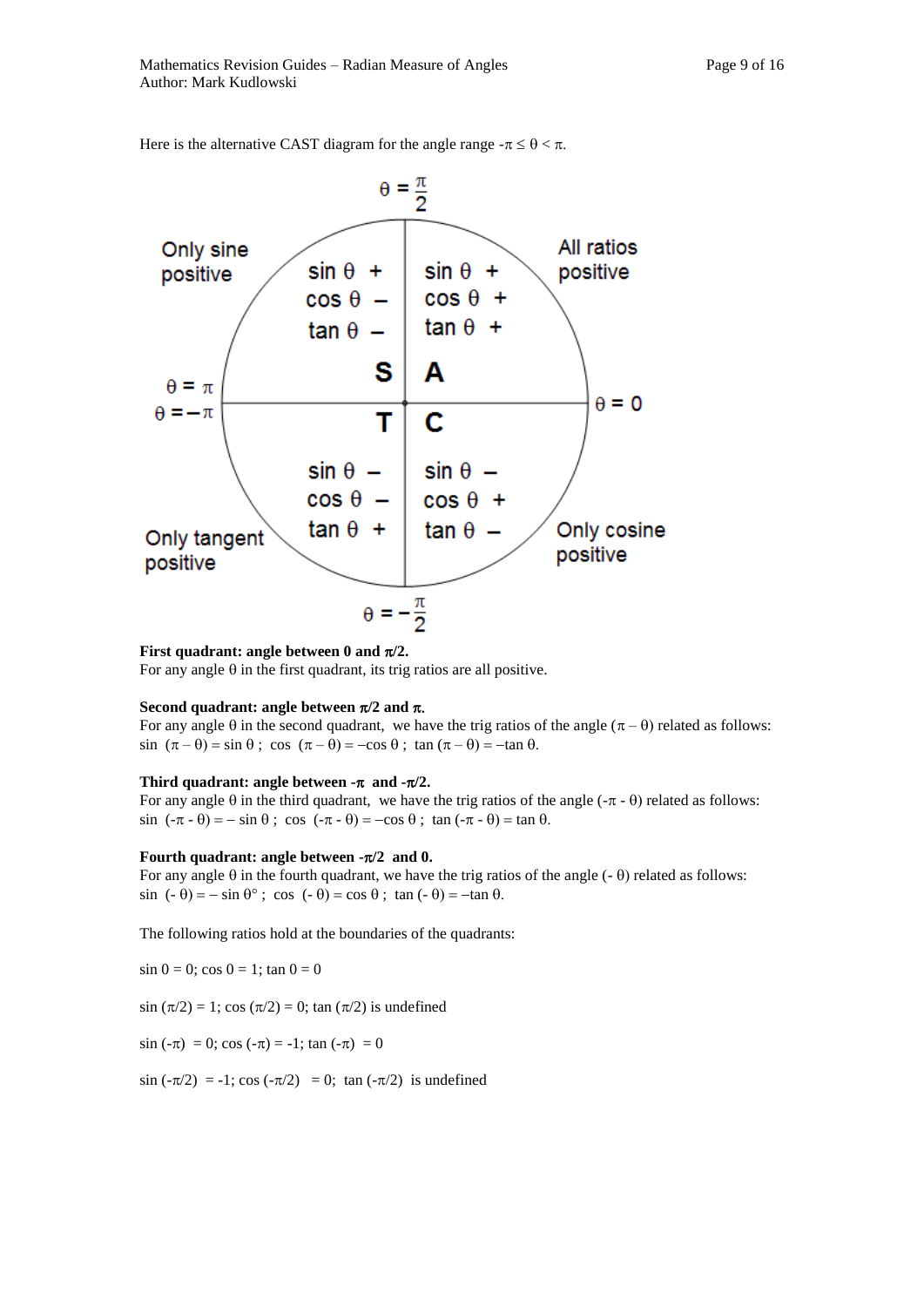# **Graphs of trig functions in radian measure**.



(Full details are in the document "Trigonometric Ratios and Graphs", with angles measured in degrees).

The graphs of sin *x* and cos *x* each have a repeating period of  $2\pi$  radians. Indeed, the graph of cos *x* is

 $\overline{\phantom{a}}$ J

the same as that of sin *x* translated  $(\pi/2)$  radians to the left, i.e. by the vector  $\left(-\frac{\pi}{2}\right)$  $\mathsf{I}$  $\mathsf{I}$  $\setminus$ 0  $\frac{\pi}{2}$ .

The graph of tan  $x$  has a repeating period of  $\pi$  radians, and the function itself is undefined for certain values of *x*, such as  $(\pi/2)$ ,  $(3\pi/2)$ , and all angles consisting of an odd number of right angles.

In other words, the tangent graph has asymptotes at  $(\pi/2)$ ,  $(3\pi/2)$ , and all angles  $(n\pi/2)$  where *n* is an odd integer.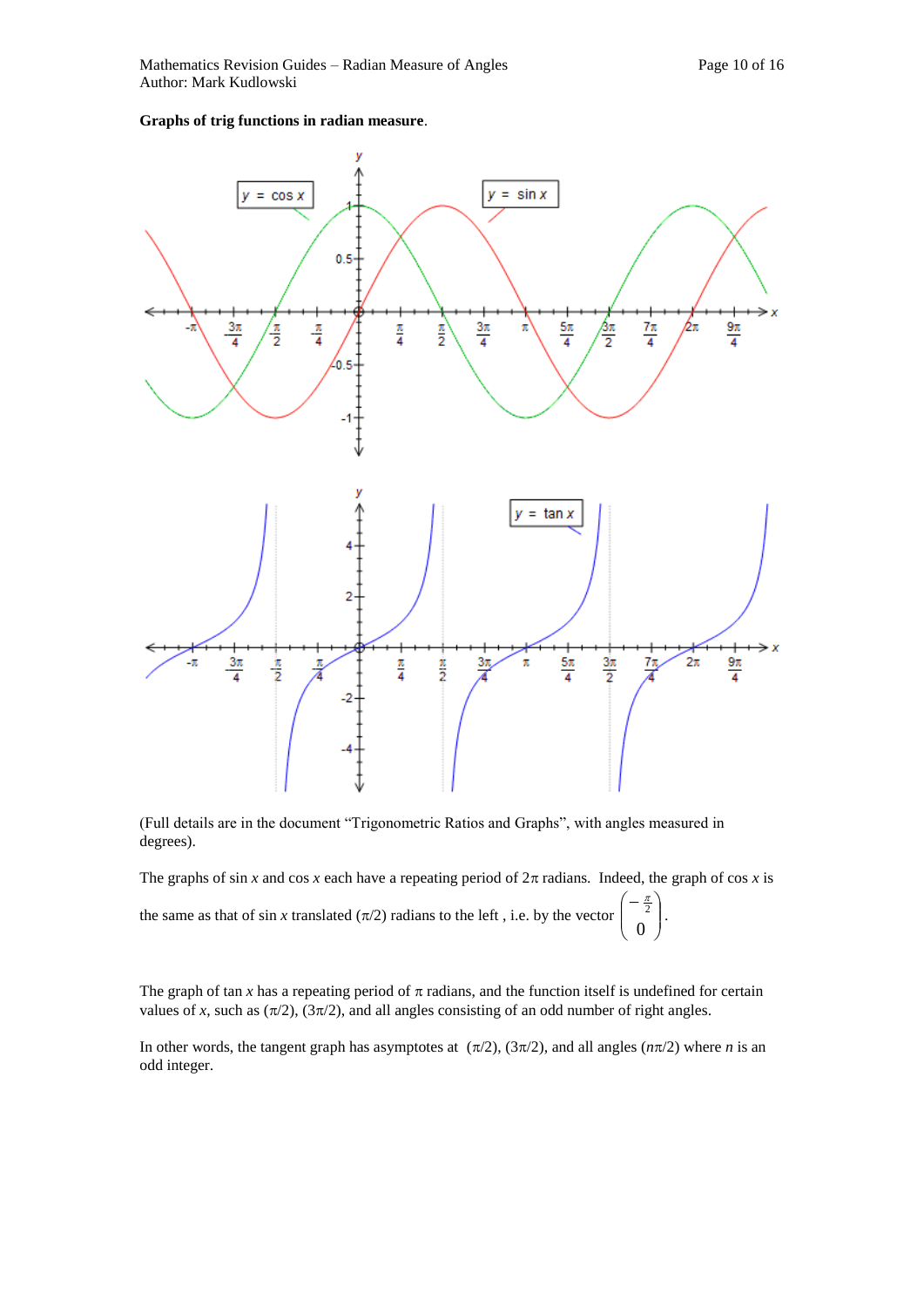#### **Solving trigonometric equations in radian measure.**

At AS-Level, we had been solving a variety of trigonometric equations, although degrees had been used throughout. The following examples highlight the use of radian measure.

**Example (6):** Find the solutions of the following, in the interval  $0 \le \theta < 2\pi$ . i)  $\sin x = 0.5$ ; ii)  $\cos x = 0.5$ ; iii)  $\tan x = 1$ .

i) In radians, the solutions of sin  $x = 0.5$  are  $\pi/6$  and  $(\pi - \pi/6)$  or  $5\pi/6$  in the given interval.

As an aside, the graph of the sine function repeats every  $2\pi$  radians, so other solutions are  $13\pi/6$ ,  $17\pi/6$ (positive *x*-direction) and  $-7\pi/6$ ,  $-11\pi/6$  (negative *x*-direction).

ii) The solutions of cos  $x = 0.5$  are  $\pi/3$  and  $(2\pi - \pi/3)$  or  $5\pi/3$  in the given interval. The cosine graph repeats every  $2\pi$  radians, so other solutions are  $7\pi/3$ ,  $11\pi/3$  (positive *x*-direction) and  $-\pi/3$ ,  $-5\pi/3$  (negative *x*-direction).

iii) The solutions of tan  $x = 1$  are  $\pi/4$  and  $5\pi/4$  in the given interval. Further solutions outside that range can be obtained by adding or subtracting the period of the tangent function, namely  $\pi$ , to those solutions, so  $9\pi/4$  and  $-3\pi/4$  are two others.

In general, if  $\sin x = a$ , then :  $\sin (\pi - x) = a$  $\sin (n\pi + x) = a$  for even integer *n*;  $\sin (n\pi - x) = a$  for odd integer *n*. Therefore, for instance,  $\sin(2\pi+x) \sin(3\pi-x)$  and  $\sin(-\pi-x)$  are also equal to  $\sin x$ .

In general, if  $\cos x = a$ , then : **cos**  $(-x) = a$  or **cos**  $(2\pi - x)^{\circ} = a$  $\cos(2n\pi + x) = a$  for any integer *n*  $\cos(2n\pi - x) = a$  for any integer *n*.

Therefore, for instance, cos ( $2\pi+x$ ), cos ( $4\pi-x$ ) and cos ( $-2\pi-x$ ) are also equal to cos *x*.

In general, if  $\tan x = a$ , then  $\tan (n\pi + x) = a$  for any integer *n*.

The following examples will be shown without graphs or CAST diagrams – the details are shown in the "Solving Trig Equations " at AS-Level.

**Example (7):** Solve  $\sin x = -0.8$  for  $0 \le x \le 2\pi$ , giving answer in radians to three decimal places.

The principal value, and the one given on a calculator, is  $-0.927^c$ , from which we can derive the other solutions. Note that this solution is not in the quoted range, and so we must add an appropriate multiple of  $2\pi$  (the period of sin *x*) to it.

Here, adding  $2\pi$  gives one solution, i.e.  $5.356$ <sup>c</sup>.

To obtain the other solution, we use  $\sin (\pi x) = \sin x$  with the negative value of -0.927<sup>c</sup> for the answer of **4.069 <sup>c</sup> .**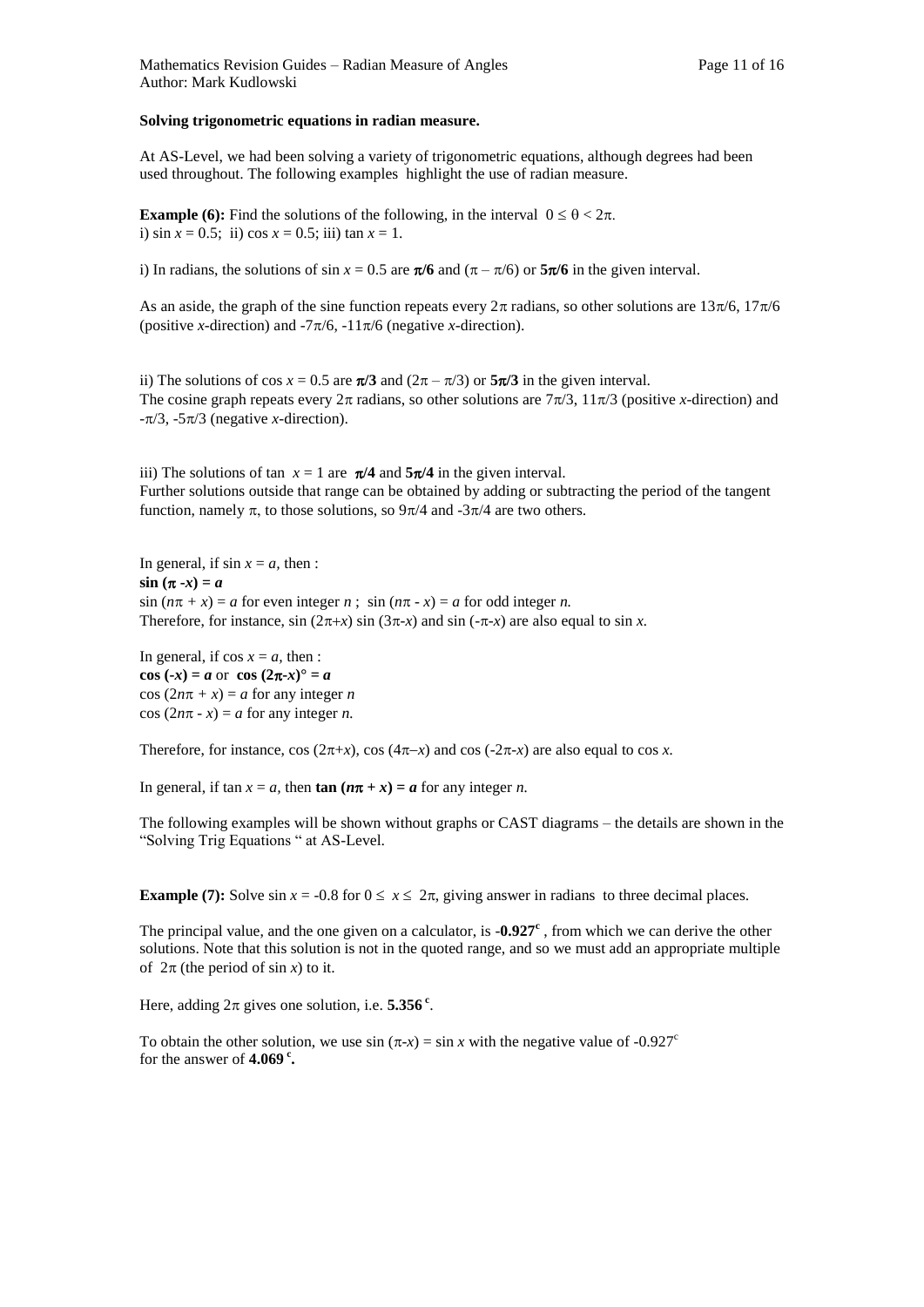**Example (8):** Solve tan  $x = 1.5$  for  $-\pi \le x \le \pi$ , giving the answer in radians to 3 decimal places.

The principal value is  $0.983^{\circ}$ , but because the tangent function repeats itself every  $\pi$  radians, there is another solution at  $(0.983 - \pi)^c$  or  $-2.159^c$ .

**Example (9):** Solve  $\cos x = 0.75$  for  $0 \le x \le 2\pi$ , giving answers in radians to 3 decimal places.

The principal value is  $0.723^{\circ}$ ; to find the other solution, we can use the identity cos  $(2\pi-x) = \cos x$ . Now,  $2\pi - 0.723 = 5.560$ , so the other solution of  $\cos x = 0.75$  for  $0 \le x \le 2\pi$  is **5.560<sup>c</sup>**.

**Example (10):** Use the results from Example (9) to solve cos  $2x = 0.75$  for  $0 \le x \le \pi$ , giving your answers in radians to three decimal places.

Here the limits for *x* are  $0 \le x \le \pi$ , but we are asked to solve for 2*x*. To ensure that no values are omitted, we must substitute *A* for 2*x* and multiply the limiting values by 2 to get the transformed limit of  $0 \leq A \leq 2\pi$ .

From Example (9), we see that the solutions of cos  $A = 0.75$  for  $0 \le A \le 2\pi$  are  $0.723^{\circ}$  and  $5.560^{\circ}$ . To convert the *A*-values back to *x-*values, we must divide by 2.

: the solutions of cos  $2x = 0.75$  for  $0 \le x \le \pi$  are  $0.361$  <sup>c</sup> and  $2.780$ <sup>c</sup>.

**Example** (11): Solve tan  $(2x + (\pi/3)) = 1$  for  $0 \le x \le 2\pi$ , giving exact results in terms of  $\pi$ .

By letting *A* stand for  $2x + (\pi/3)$ , we first transform the *x*-limits to *A*-limits:

 $0 \le x \le 2\pi \implies (\pi/3) \le A \le (13\pi/3)$  (*x*-values doubled,  $\pi/3$  added).

The substitution back to *x-*values must be done afterwards.

The principal value of *A* where tan  $A = 1$  is  $\pi/4$ , but that value is not within the *A*-limits. We therefore keep adding multiples of  $\pi$  to obtain  $A = 5\pi/4$ ,  $9\pi/4$ ,  $13\pi/4$  and  $17\pi/4$ .

Since we doubled the *x*-values and then added  $\pi/3$  to get the *A*-values, we must perform the inverse operations to change the *A*-values back to *x*-values – i.e. subtract  $\pi/3$  and then halve the result.

Therefore  $A = 5\pi/4 \implies x = \frac{1}{2}((5\pi/4) - (\pi/3)) = 11\pi/24$ . Similarly  $A = 9\pi/4 \implies x = \frac{1}{2}((9\pi/4) - (\pi/3)) = 23\pi/24$ . The other *A*-values of  $13\pi/4$  and  $17\pi/4$  transform to *x*-values of  $35\pi/24$  and  $47\pi/24$ .

The solutions in the range are therefore  $x = 11\pi/24$ ,  $23\pi/24$ ,  $35\pi/24$  and  $47\pi/24$ .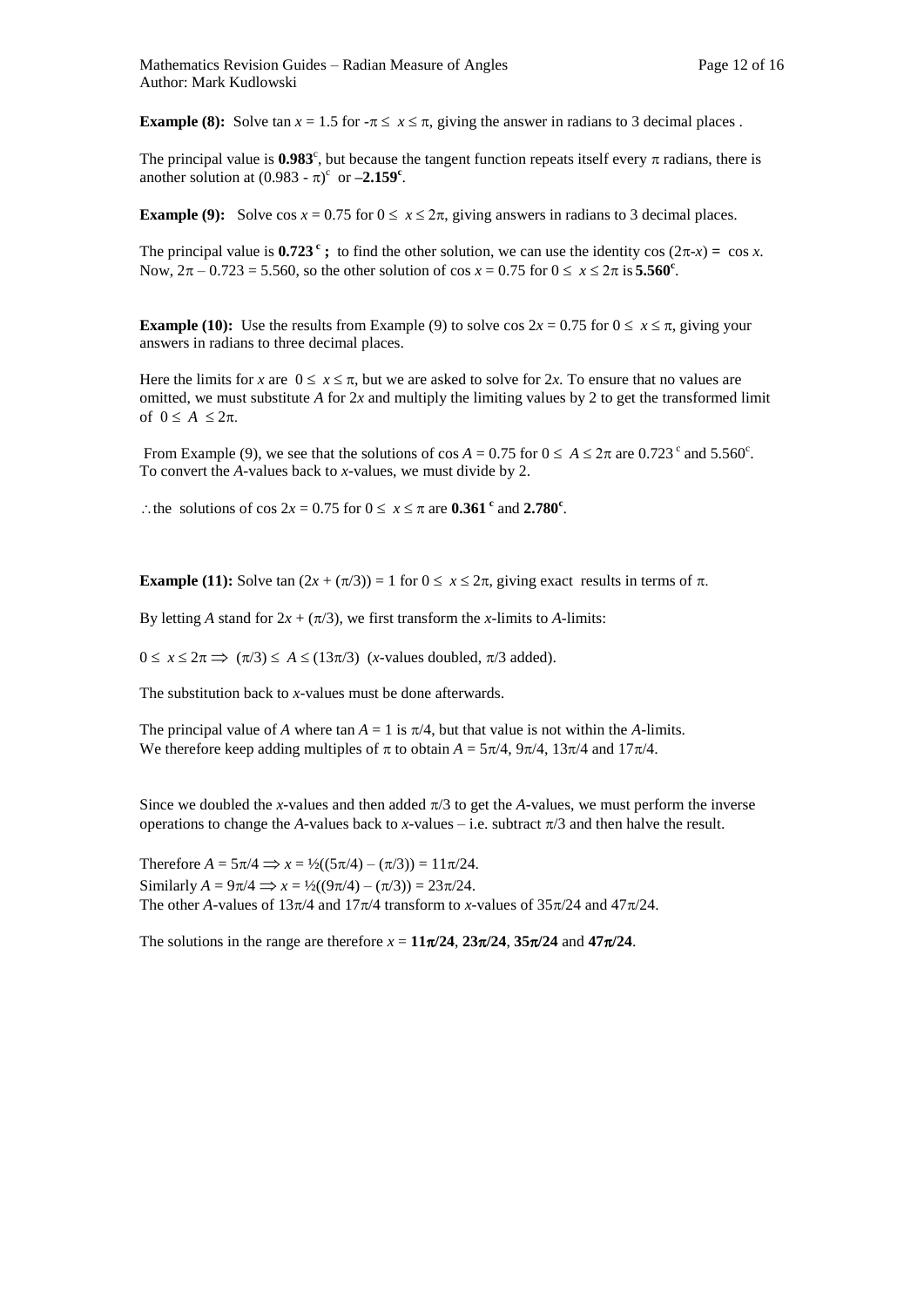**Example (12):** Solve sin  $(3x - (\pi/4)) = -0.3$  for  $0 \le x \le \pi$ , giving answers in radians to 3 decimal places.

Again, we must substitute the *x*-limits of  $0 \le x \le \pi$  with *A* – limits. By using *A* = 3*x* – ( $\pi$ /4)), the *A*-limits transform to  $-\pi/4 \le A \le 11\pi/4$ .

The principal value of *A* is here  $-0.3047$ <sup>c</sup>, which is inside the *A*-limits, as  $-\pi/4 = -0.7854$ <sup>c</sup>. The second value is  $\pi$  – (-0.3047<sup>c</sup>), or 3.4463<sup>c</sup>.

To complete the full set of solutions for *A* in the required range, we try adding multiples of  $2\pi$  to the two above values. In fact the only additional one is  $A = (-0.3047 + 2\pi) = 5.9785^{\circ}$ .

These three solutions will then need converting back from *A-*values to *x-*values by the inverse operation of i. ÷.

$$
x = \frac{A + (\pi / 4)}{3}
$$
, so when  $A = -0.3047^{\circ}$ ,  $x = 0.1602^{\circ}$ 

Similarly, when  $A = 3.4463^{\circ}$ ,  $x = 1.4106^{\circ}$  and when  $A = 5.9785^{\circ}$ ,  $x = 2.2546^{\circ}$ .

Hence the solutions of sin  $(3x - (\pi/4)) = -0.3$  for  $0 \le x \le \pi$  are **0.160<sup>c</sup>**, **1.411<sup>c</sup>** and **2.255<sup>c</sup>** to 3 d.p.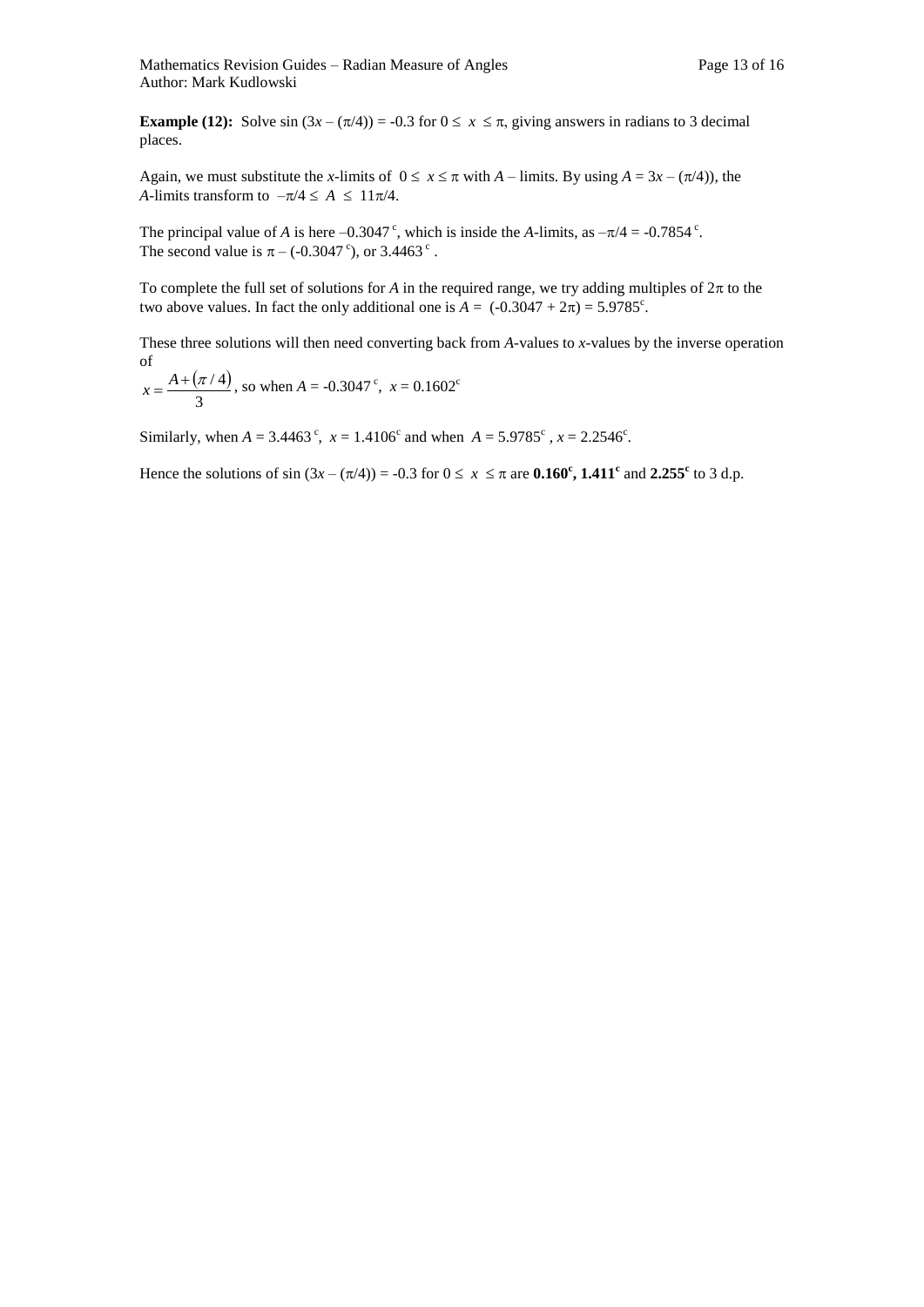Mathematics Revision Guides – Radian Measure of Angles Page 14 of 16 Author: Mark Kudlowski

Quadratic equations in the trigonometric functions are solved in the same way, but care must be taken when factorising them.

**Example (9) :** Solve the equation  $2\cos^2 x - \cos x = 0$  for  $-\pi \le x \le \pi$ .

This factorises at once into  $(\cos x)$   $(2 \cos x -1) = 0$ .

 $\cos x = 0$  when  $x = \pi/2$  or  $x = -\pi/2$ .

2 cos  $x = 1$ , or cos  $x = 0.5$ , when  $x = \pi/3$  or  $x = -\pi/3$ .

The solutions to the equation are therefore  $x = \pm \pi/2$  and  $\pm \pi/3$  (illustrated below).

**Important:** we cannot simply cancel out cos *x* from the equation as follows:

 $2\cos^2 x - \cos x = 0 \implies 2\cos^2 x = \cos x \implies 2\cos x = 1 \implies x = \pm \pi/3.$ 

The final division of both sides by cos x has led to a loss of the solutions satisfying  $\cos x = 0$ , i.e.  $x = \pm \pi/2$ .

**Example (10) :** Solve the equation  $\cos^2 x - \cos x - 1 = 0$  for  $0 \le x \le 2\pi$ . Give the answer in radians to three decimal places.

This quadratic does not factorise and so the general formula must be used.

Substitute  $x = \cos x$ ,  $a = 1$ ,  $b = -1$  and  $c = -1$  into the formula.

$$
x = \frac{-b \pm \sqrt{b^2 - 4ac}}{2a}
$$

$$
\cos x = \frac{1 \pm \sqrt{5}}{2}.
$$

These are the possible solutions, and are 1.618 and -0.618 to 3 decimal places.

The first value can be rejected, since the cosine function cannot take values outside the range  $-1 \leq \cos x \leq 1$ .

The only solutions are those where  $\cos x = \frac{1}{2}$  $\frac{1-\sqrt{5}}{2}$ . The principal value of *x* is 2.237<sup>c</sup>.

Since cos  $(2\pi-x) = \cos x$ , another solution would be  $(6.283-2.237)^c$  or  $4.046^c$ .

: the solutions of  $\cos^2 x - \cos x - 1 = 0$  where  $0 \le x \le 2\pi$ , are 2.237<sup>c</sup> and 4.046<sup>c</sup> to 3 decimal places.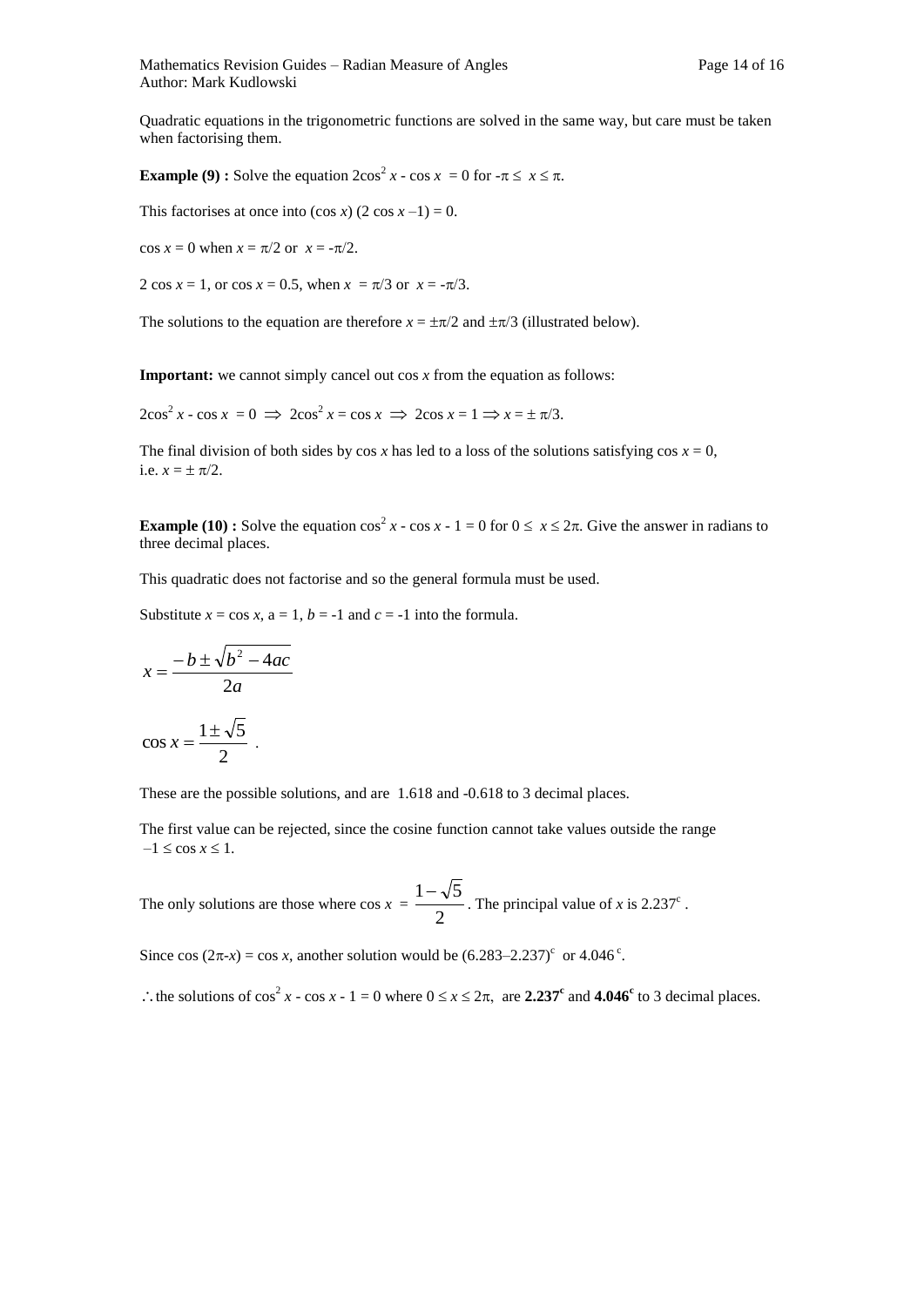**Example (11):** Find the angle(s) between 0 and  $2\pi$  satisfying the equation

 $1 - 2\cos^2 x + \sin x = 0$ 

This equation can be manipulated into a quadratic in sin *x* by replacing  $2\cos^2 x$  with  $2(1-\sin^2 x)$ using the Pythagorean identity.

 $\Rightarrow$  1 – 2(1-sin<sup>2</sup> *x*) + sin *x* = 0  $\Rightarrow$  1 – 2 + 2sin<sup>2</sup> x + sin x = 0  $\Rightarrow$  2sin<sup>2</sup> x + sin x - 1 = 0

This is now a quadratic in sin *x* which factorises into  $(2 \sin x - 1)(\sin x + 1) = 0$ 

Hence  $\sin x = 0.5$  or  $-1$ .

This gives  $x = \pi/6$  or  $5\pi/6$  (where sin  $x = 0.5$ ); also  $x = 3\pi/2$  (where sin  $x = -1$ ).

**Summary.** (The principal solution is the one displayed on the calculator.)

The rules are designed to find solutions in the range  $-\pi \leq x < \pi$ . This range has the virtue of having the principal solution coincide with the calculator display.

If a different range is stipulated, it is only a matter of adding multiples of  $2\pi$  to the solutions so obtained (when solving equations of the form  $\sin x = k$  or  $\cos x = k$ ), or multiples of  $\pi$  (when solving equations of the form  $\tan x = k$ ). In each case, *n* is an integer.

Solving  $\sin x = k$ .

|          | Value of $k$   Principal soln. | <b>Companion solution</b> | <b>Additional solutions</b> |
|----------|--------------------------------|---------------------------|-----------------------------|
|          | $x=0^{\circ}$                  | (none)                    | Add/subtract $n\pi$         |
|          | $x = \pi/2$                    | (none)                    | Add/subtract $2n\pi$        |
|          | $x = -\pi/2$                   | (none)                    | Add/subtract $2n\pi$        |
| positive | $0 < x < \pi/2$                | $\pi$ - $x$               | Add/subtract $2n\pi$        |
| negative | $-\pi/2 < x < 0$               | $-\pi$ - $x$              | Add/subtract $2n\pi$        |

Solving  $\cos x = k$ .

|          | Value of $k$   Principal soln. | <b>Companion solution</b> | <b>Additional solutions</b> |
|----------|--------------------------------|---------------------------|-----------------------------|
|          | $x = \pi/2$                    | (none)                    | Add/subtract $n\pi$         |
|          | $x=0^{\circ}$                  | (none)                    | Add/subtract $2n\pi$        |
|          | $x = -\pi$                     | (none)                    | Add/subtract $2n\pi$        |
| positive | $0 < x < \pi/2$                | $- x$                     | Add/subtract $2n\pi$        |
| negative | $\pi/2 < x < \pi$              | $- x$                     | Add/subtract $2n\pi$        |

Solving  $\tan x = k$ .

|          | Value of $k$   Principal soln. | <b>Companion solution</b> | <b>Additional solutions</b> |
|----------|--------------------------------|---------------------------|-----------------------------|
|          | $x=0^{\circ}$                  | (none)                    | Add/subtract $n\pi$         |
| positive | $0 < x < \pi/2$                | (none)                    | Add/subtract $n\pi$         |
| negative | $-\pi/2 < x < 0$               | (none)                    | Add/subtract $n\pi$         |